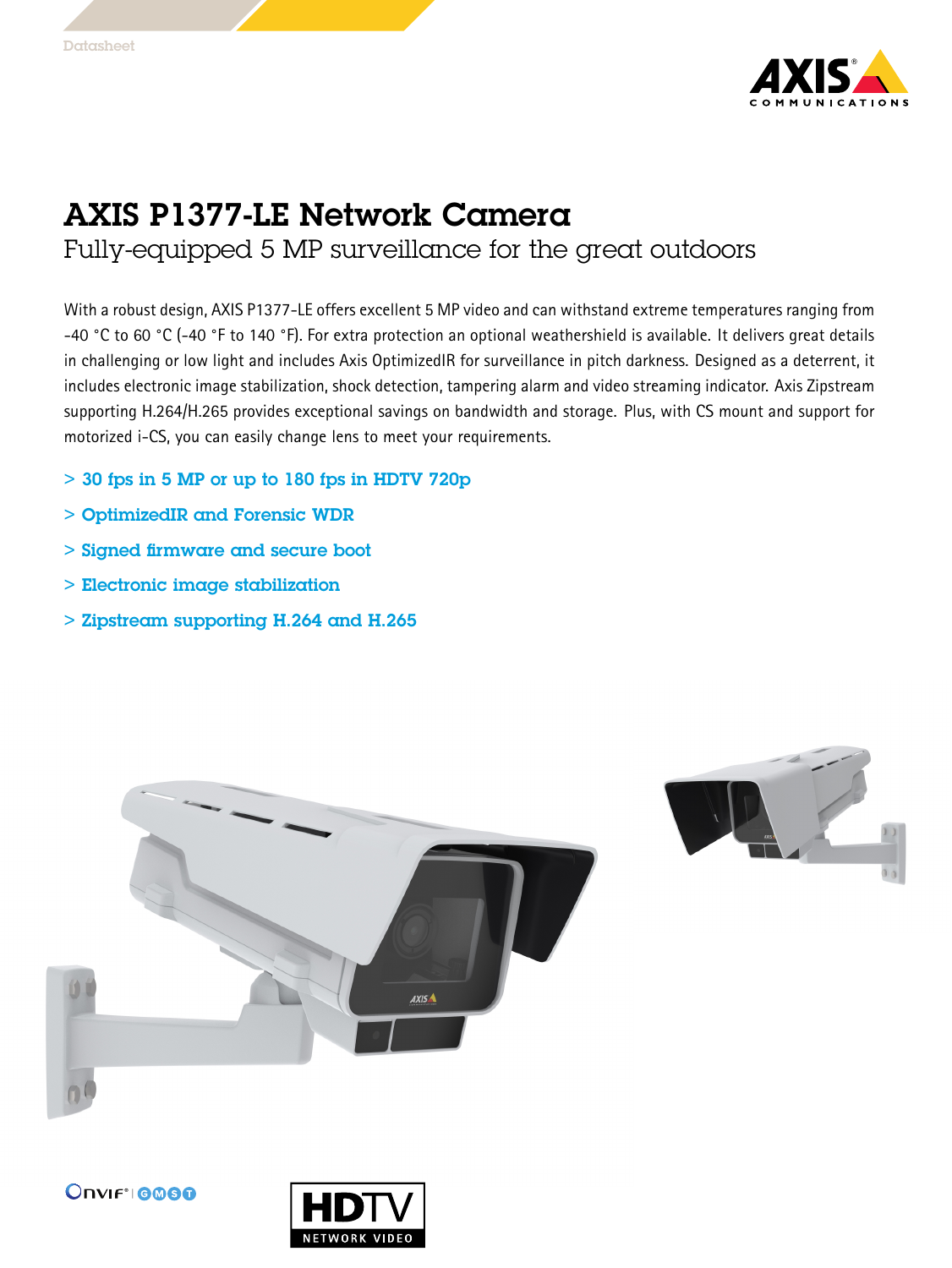## AXIS P1377-LE Network Camera

| Camera                  |                                                                                                                                                                                                                                                                                                                                                                                                                                                                                                 |
|-------------------------|-------------------------------------------------------------------------------------------------------------------------------------------------------------------------------------------------------------------------------------------------------------------------------------------------------------------------------------------------------------------------------------------------------------------------------------------------------------------------------------------------|
| Image sensor            | 1/2.7" progressive scan RGB CMOS                                                                                                                                                                                                                                                                                                                                                                                                                                                                |
| Lens                    | IR corrected, CS-mount lens, P-Iris<br>Varifocal 2.8-8 mm, F1.2<br>Horizontal field of view: 90°–38°<br>Vertical field of view: 67°-28°                                                                                                                                                                                                                                                                                                                                                         |
| Day and night           | Automatically removable infrared-cut filter                                                                                                                                                                                                                                                                                                                                                                                                                                                     |
| Minimum<br>illumination | 5 MP 25/30 fps with Forensic WDR and Lightfinder:<br>Color: 0.13 lux, at 50 IRE F1.2<br>B/W: 0.03 lux, at 50 IRE F1.2<br>0 lux with IR illumination on                                                                                                                                                                                                                                                                                                                                          |
| Shutter speed           | WDR: 1/33500 s to 1/5 s<br>No WDR: 1/50000 s to 1/5 s                                                                                                                                                                                                                                                                                                                                                                                                                                           |
| System on chip (SoC)    |                                                                                                                                                                                                                                                                                                                                                                                                                                                                                                 |
| Model                   | ARTPEC-7                                                                                                                                                                                                                                                                                                                                                                                                                                                                                        |
| Memory                  | 1 GB RAM, 512 MB Flash                                                                                                                                                                                                                                                                                                                                                                                                                                                                          |
| Compute<br>capabilities | Machine learning processing unit (MLPU)                                                                                                                                                                                                                                                                                                                                                                                                                                                         |
| Video<br>Video          |                                                                                                                                                                                                                                                                                                                                                                                                                                                                                                 |
| compression             | H.264 (MPEG-4 Part 10/AVC) Baseline, Main and High Profiles<br>H.265 (MPEG-H Part 2/HEVC)<br><b>Motion JPEG</b><br>Controllable frame rate and bandwidth                                                                                                                                                                                                                                                                                                                                        |
| Resolution              | 2592x1944 (5 MP) to 160x90<br>2688x1512 (4 MP) to 160x90<br>1280x720 (HDTV 720p) to 160x90                                                                                                                                                                                                                                                                                                                                                                                                      |
| Frame rate              | Capture mode 5 MP: 25/30 fps (50/60 Hz)<br>Capture mode 4 MP: 25/30 fps (50/60 Hz)<br>Capture mode HDTV 720p: 180 fps                                                                                                                                                                                                                                                                                                                                                                           |
| Video streaming         | Multiple, individually configurable streams in H.264, H.265, and<br>Motion JPEG<br>Axis Zipstream technology in H.264 and H.265<br>Controllable frame rate and bandwidth<br>VBR/ABR/MBR H.264/H.265<br>Video streaming indicator                                                                                                                                                                                                                                                                |
| Multi-view<br>streaming | Up to 8 individually cropped out view areas                                                                                                                                                                                                                                                                                                                                                                                                                                                     |
| Image settings          | Saturation, contrast, brightness, sharpness, Forensic WDR: Up to<br>120 dB depending on scene, white balance, day/night threshold,<br>exposure mode, exposure zones, local contrast, tone mapping,<br>compression, orientation: auto, 0°, 90°, 180°, 270° including<br>Corridor Format, mirroring of images, dynamic text and image<br>overlay, privacy masks, defogging, electronic image stabilization,<br>barrel distortion correction, scene profiles: forensic, vivid, traffic<br>overview |
| Pan/Tilt/Zoom           | Digital PTZ<br>Uploadable PTZ driver (Pelco D pre-installed)                                                                                                                                                                                                                                                                                                                                                                                                                                    |
| Audio                   |                                                                                                                                                                                                                                                                                                                                                                                                                                                                                                 |
| Audio streaming         | Two-way, full duplex                                                                                                                                                                                                                                                                                                                                                                                                                                                                            |
| Audio encoding          | AAC LC 8/16/32/48 kHz, G.711 PCM 8 kHz, G.726 ADPCM 8 kHz,<br>Opus 8/16/48 kHz, LPCM 8/16/32/48 kHz<br>Configurable bit rate                                                                                                                                                                                                                                                                                                                                                                    |
| Audio<br>input/output   | External microphone input, line input, digital input with ring<br>power, line output, automatic gain control                                                                                                                                                                                                                                                                                                                                                                                    |
| <b>Network</b>          |                                                                                                                                                                                                                                                                                                                                                                                                                                                                                                 |
| Security                | Password protection, IP address filtering, HTTPS <sup>a</sup> encryption,<br>IEEE 802.1X (EAP-TLS) <sup>a</sup> network access control, digest<br>authentication, user access log, centralized certificate<br>management, brute force delay protection, signed firmware,<br>secure boot                                                                                                                                                                                                         |
| Supported<br>protocols  | IPv4, IPv6 USGv6, ICMPv4/ICMPv6, HTTP, HTTPS <sup>a</sup> , HTTP/2, TLS <sup>a</sup> ,<br>QoS Layer 3 DiffServ, FTP, CIFS/SMB, SMTP, mDNS (Bonjour),<br>UPnP™, SNMP v1/v2c/v3 (MIB-II), DNS/DNSv6, DDNS, NTP, RTSP,<br>RTP, SFTP, SRTP, TCP, UDP, IGMP, RTCP, ICMP, DHCPv4/v6, ARP,<br>SOCKS, SSH, LLDP, CDP, MQTT v3.1.1, Syslog, Link-Local address<br>(ZeroConf)                                                                                                                             |
| System integration      |                                                                                                                                                                                                                                                                                                                                                                                                                                                                                                 |

| Application<br>Programming<br><b>Interface</b> | Open API for software integration, including VAPIX <sup>®</sup> and<br>AXIS Camera Application Platform, specifications at <i>axis.com</i><br>AXIS Video Hosting System (AVHS) with One-Click Connection<br>One-click cloud connection<br>ONVIF® Profile G, ONVIF® Profile M, ONVIF® Profile S and<br>ONVIF <sup>®</sup> Profile T, specification at onvif.org            |
|------------------------------------------------|---------------------------------------------------------------------------------------------------------------------------------------------------------------------------------------------------------------------------------------------------------------------------------------------------------------------------------------------------------------------------|
| Onscreen<br>controls                           | Electronic image stabilization<br>Day/night shift<br>Defogging<br>Wide dynamic range                                                                                                                                                                                                                                                                                      |
| Event triggers                                 | Analytics, shock detection, open casing, edge storage events,<br>supervised external input, audio level, time scheduled<br>MOTT subscribe                                                                                                                                                                                                                                 |
| <b>Event actions</b>                           | File upload: FTP, SFTP, HTTP, HTTPS, network share and email<br>Notification: email, HTTP, HTTPS and TCP<br>External output activation<br>Video recording to edge storage, Play audio clip<br>Pre- and post-alarm video buffering<br>PTZ preset, Guard tour, Overlay text<br>Day/Night switching, Status LED activation<br>MQTT publish<br>Send SNMP trap                 |
| Data streaming                                 | Event data                                                                                                                                                                                                                                                                                                                                                                |
| Built-in<br>installation aids                  | Focus assistant, pixel counter, remote back focus, autorotation,<br>remote focus and zoom and with optional i-CS lens.                                                                                                                                                                                                                                                    |
| Analytics                                      |                                                                                                                                                                                                                                                                                                                                                                           |
| <b>AXIS Object</b><br>Analytics                | Object classes: humans, vehicles<br>Trigger conditions: line crossing, object in area<br>Up to 10 scenarios<br>Metadata visualized with color-coded bounding boxes<br>Polygon include/exclude areas<br>Perspective configuration<br><b>ONVIF Motion Alarm event</b>                                                                                                       |
| Applications                                   | Included<br>AXIS Object Analytics, AXIS Video Motion Detection,<br>AXIS Motion Guard, AXIS Fence Guard, AXIS Loitering Guard,<br>active tampering alarm, audio detection<br>Supported<br>AXIS Live Privacy Shield, AXIS Perimeter Defender<br>Support for AXIS Camera Application Platform enabling<br>installation of third-party applications, see <i>axis.com/acap</i> |
| General                                        |                                                                                                                                                                                                                                                                                                                                                                           |
| Casing                                         | IP66-, IP67- and NEMA 4X-rated, IK10 impact-resistant polymer<br>enclosure with aluminium base and intrusion alarm switch<br>Weathershield with black anti-glare coating<br>Color: White NCS S 1002-B                                                                                                                                                                     |
| Sustainability                                 | PVC free                                                                                                                                                                                                                                                                                                                                                                  |
| Power                                          | 12-28 V DC, max 19.1 W, typical 10.5 W<br>Power over Ethernet (PoE) IEEE 802.3af/802.3at Type 2 Class 4,<br>max 20.4 W, typical 11.1 W<br>With disabled IR: Power over Ethernet (PoE)<br>IEEE 802.3af/802.3at Type 1 Class 3, max 12.95 W,<br>typical 6.7 W<br>Power redundancy                                                                                           |
| <b>Connectors</b>                              | RJ45 10BASE-T/100BASE-TX/1000BASE-T<br>I/O: 6-pin 2.5 mm terminal block, for 2 supervised alarm inputs<br>and 2 outputs<br>RS485/RS422, 2 pcs, 2 pos, full duplex, terminal block<br>DC input, terminal block<br>3.5 mm mic/line in, 3.5 mm line out<br>i-CS connector (compatible with P-Iris and DC-iris)                                                               |
| <b>IR</b> illumination                         | OptimizedIR with power-efficient, long-life 850 nm IR LEDs<br>Range 50 m (164 ft) or more, depending on the scene                                                                                                                                                                                                                                                         |
| Storage                                        | Support for microSD/microSDHC/microSDXC card<br>Support for SD card encryption (AES-XTS-Plain64 256bit)<br>Support for recording to network-attached storage (NAS)<br>For SD card and NAS recommendations see axis.com                                                                                                                                                    |
| Operating<br>conditions                        | -40 °C to 60 °C (-40 °F to 140 °F)<br>Maximum temperature according to NEMA TS 2 (2.2.7):<br>74 °C (165 °F)<br>Humidity 10–100% RH (condensing)                                                                                                                                                                                                                           |